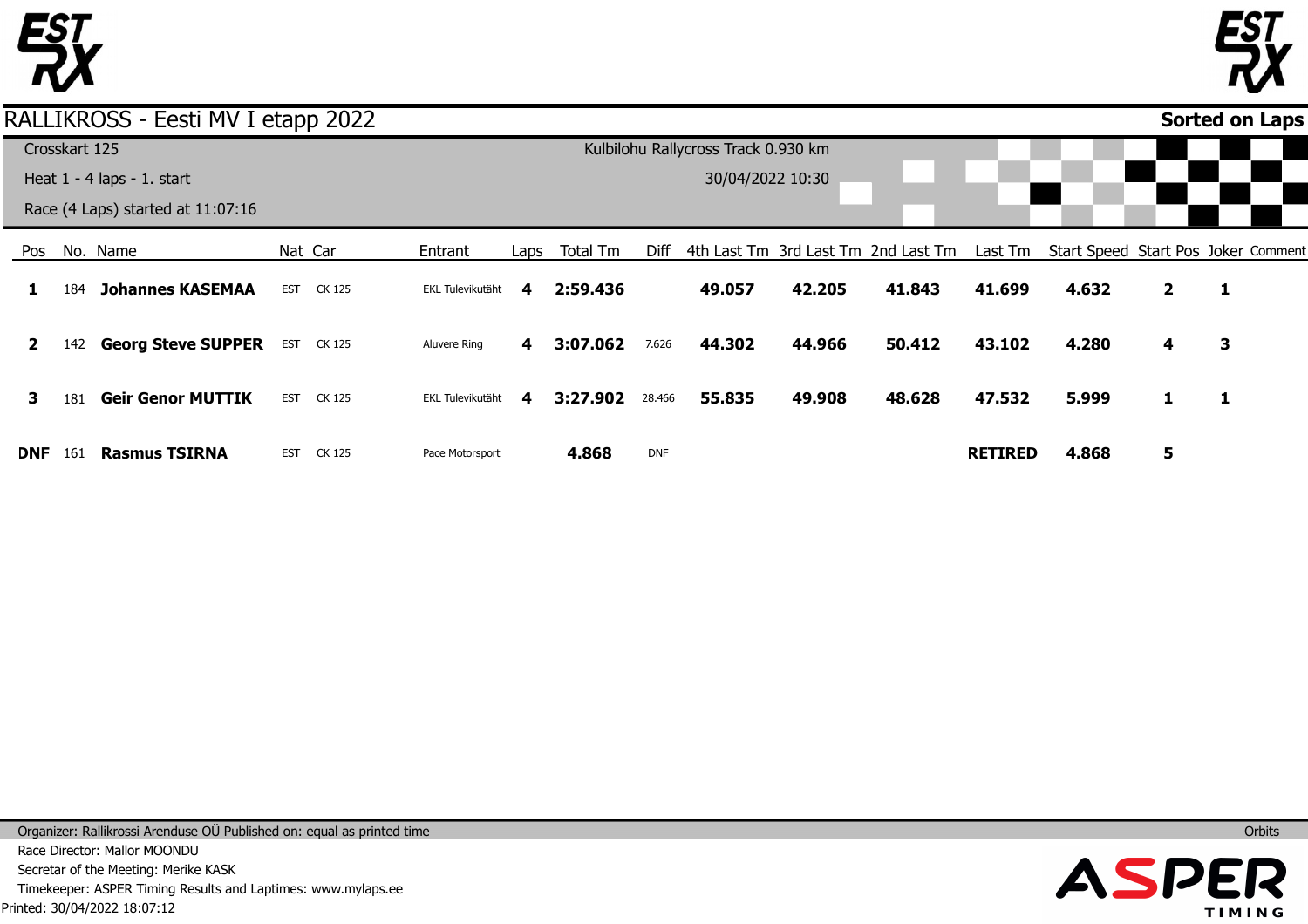



|              |               | RALLIKROSS - Eesti MV I etapp 2022 |            |                   |                  |      |          |        |                                     |        |                                     |         |                                     |    |                         | <b>Sorted on Laps</b> |
|--------------|---------------|------------------------------------|------------|-------------------|------------------|------|----------|--------|-------------------------------------|--------|-------------------------------------|---------|-------------------------------------|----|-------------------------|-----------------------|
|              | Crosskart 125 |                                    |            |                   |                  |      |          |        | Kulbilohu Rallycross Track 0.930 km |        |                                     |         |                                     |    |                         |                       |
|              |               | Heat $1 - 4$ laps $- 2$ . start    |            |                   |                  |      |          |        | 30/04/2022 10:35                    |        |                                     |         |                                     |    |                         |                       |
|              |               | Race (4 Laps) started at 11:12:49  |            |                   |                  |      |          |        |                                     |        |                                     |         |                                     |    |                         |                       |
| Pos          |               | No. Name                           |            | Nat Car           | Entrant          | Laps | Total Tm | Diff   |                                     |        | 4th Last Tm 3rd Last Tm 2nd Last Tm | Last Tm | Start Speed Start Pos Joker Comment |    |                         |                       |
|              | 108           | <b>Armin RAAG</b>                  | <b>EST</b> | CK 125            | CKR Estonia      | 4    | 3:00.526 |        | 50.061                              | 40.657 | 41.230                              | 43.450  | 5.128                               | 3  | 1                       |                       |
| $\mathbf{2}$ | 165           | <b>Jonathan LEE MÄE</b>            | <b>EST</b> | CK 125            | VilSport Klubi   | 4    | 3:06.249 | 5.723  | 43.982                              | 44.095 | 43.655                              | 49.674  | 4.843                               | 1  | 4                       |                       |
| 3            | 172           | <b>Patrick SARAPUU</b>             | <b>EST</b> | CK 125            | EKL Tulevikutäht | 4    | 3:07.231 | 6.705  | 44.153                              | 51.580 | 43.973                              | 42.470  | 5.055                               | 6  | $\overline{\mathbf{2}}$ |                       |
| 4            | 183           | <b>Revor-Risto LAUR</b>            |            | <b>EST CK 125</b> | EKL Tulevikutäht | 4    | 3:28.654 | 28.128 | 1:02.268                            | 48.001 | 46.691                              | 45.787  | 5.907                               | 5. |                         |                       |

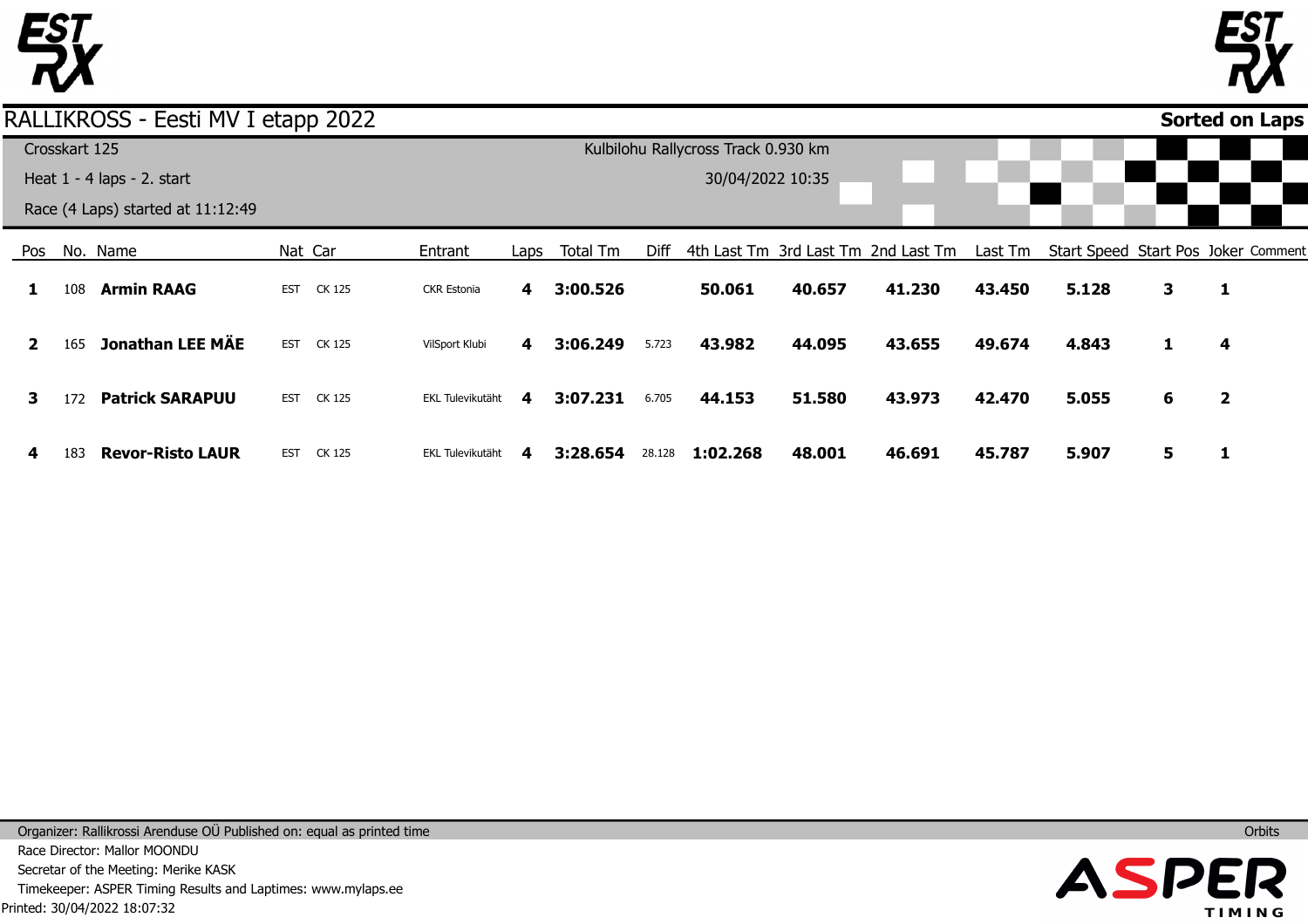



|              | Crosskart 125       |                           |                 |             |                | Kulbilohu Rallycross Track 0.930 km |  |  |  |
|--------------|---------------------|---------------------------|-----------------|-------------|----------------|-------------------------------------|--|--|--|
|              | 1st Qualifying Heat |                           |                 |             |                |                                     |  |  |  |
|              |                     |                           |                 |             |                |                                     |  |  |  |
|              |                     |                           |                 |             |                |                                     |  |  |  |
| Pos          | No.                 | <b>Name</b>               | <b>Total Tm</b> | <b>Diff</b> | <b>R1.</b>     | <b>R2.</b>                          |  |  |  |
| ı            | 184                 | <b>Johannes KASEMAA</b>   | 2:59.436        |             | 4 [2:59.436]   | $\blacksquare$                      |  |  |  |
| $\mathbf{2}$ | 108                 | <b>Armin RAAG</b>         | 3:00.526        | 1.090       |                | 4 [3:00.526]                        |  |  |  |
| 3            | 165                 | <b>Jonathan LEE MÄE</b>   | 3:06.249        | 6.813       | ۰.             | 4 [3:06.249]                        |  |  |  |
| 4            | 142                 | <b>Georg Steve SUPPER</b> | 3:07.062        | 7.626       | 4 [3:07.062]   | $\blacksquare$                      |  |  |  |
| 5.           | 172                 | <b>Patrick SARAPUU</b>    | 3:07.231        | 7.795       | $\blacksquare$ | 4 [3:07.231]                        |  |  |  |
| 6            | 181                 | <b>Geir Genor MUTTIK</b>  | 3:27.902        | 28.466      | 4 [3:27.902]   | $\blacksquare$                      |  |  |  |
| 7            | 183                 | <b>Revor-Risto LAUR</b>   | 3:28.654        | 29.218      | 4 [3:28.654]   |                                     |  |  |  |
| <b>DNF</b>   | 161                 | <b>Rasmus TSIRNA</b>      | 4.868           | 4 Laps      | 0 [4.868]      | -                                   |  |  |  |

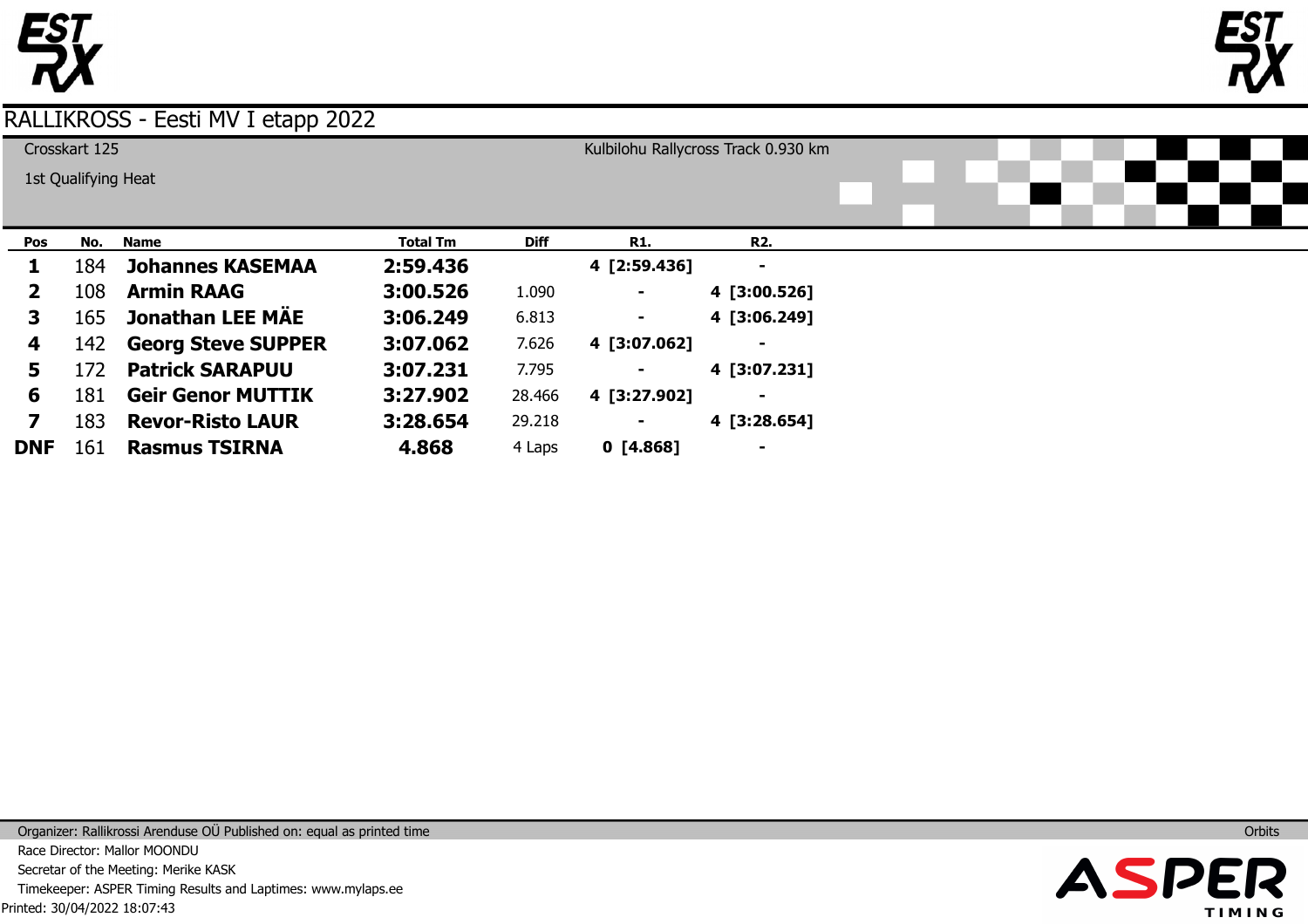



|                         | Crosskart 125 |                           |                  |        | Kulbilohu Rallycross Track 0.930 km |                         |              |              |                     |
|-------------------------|---------------|---------------------------|------------------|--------|-------------------------------------|-------------------------|--------------|--------------|---------------------|
|                         |               | Qualifying Heat 1 Points  |                  |        |                                     |                         |              |              |                     |
| Pos                     | No.           | <b>Name</b>               | <b>Entrant</b>   | Car    | M1. Total Tm                        | M1.                     | R2. Total Tm | R3. Total Tm | <b>Total points</b> |
| ı.                      | 184           | <b>Johannes KASEMAA</b>   | EKL Tulevikutäht | CK 125 | 2:59.436                            | 1                       |              |              |                     |
| $\mathbf{2}$            | 108           | <b>Armin RAAG</b>         | CKR Estonia      | CK 125 | 3:00.526                            | $\overline{\mathbf{2}}$ |              |              | 2                   |
| 3                       | 165           | Jonathan LEE MÄE          | VilSport Klubi   | CK 125 | 3:06.249                            | 3                       |              |              | 3                   |
| 4                       | 142           | <b>Georg Steve SUPPER</b> | Aluvere Ring     | CK 125 | 3:07.062                            | 4                       |              |              | 4                   |
| 5                       | 172           | <b>Patrick SARAPUU</b>    | EKL Tulevikutäht | CK 125 | 3:07.231                            | 5                       |              |              | 5                   |
| 6                       | 181           | <b>Geir Genor MUTTIK</b>  | EKL Tulevikutäht | CK 125 | 3:27.902                            | 6                       |              |              | 6                   |
| $\overline{\mathbf{z}}$ | 183           | <b>Revor-Risto LAUR</b>   | EKL Tulevikutäht | CK 125 | 3:28.654                            | $\overline{\mathbf{z}}$ |              |              | 7                   |
| <b>DNF</b>              | 161           | <b>Rasmus TSIRNA</b>      | Pace Motorsport  | CK 125 | 4.868                               | 8                       |              |              | 8                   |

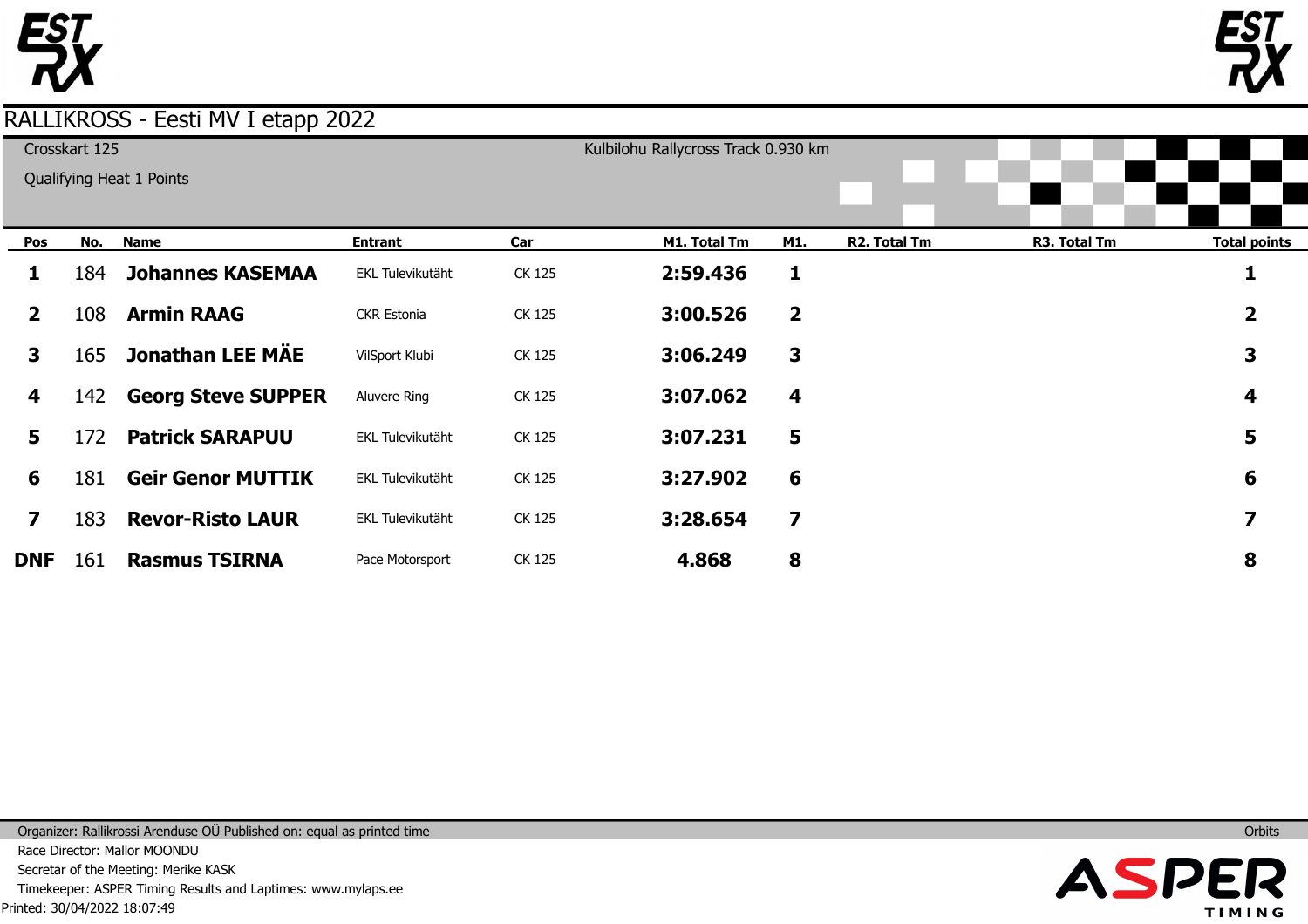



**Sorted on Laps**

### RALLIKROSS - Eesti MV I etapp 2022

|              |               |                                   |            | . .     |                  |      |          |        |                                     |        |                                     |          |                                     |   |   |  |
|--------------|---------------|-----------------------------------|------------|---------|------------------|------|----------|--------|-------------------------------------|--------|-------------------------------------|----------|-------------------------------------|---|---|--|
|              | Crosskart 125 |                                   |            |         |                  |      |          |        | Kulbilohu Rallycross Track 0.930 km |        |                                     |          |                                     |   |   |  |
|              |               | Heat $2 - 4$ laps $- 1$ . start   |            |         |                  |      |          |        | 30/04/2022 11:50                    |        |                                     |          |                                     |   |   |  |
|              |               | Race (4 Laps) started at 12:44:56 |            |         |                  |      |          |        |                                     |        |                                     |          |                                     |   |   |  |
| Pos          |               | No. Name                          |            | Nat Car | Entrant          | Laps | Total Tm | Diff   |                                     |        | 4th Last Tm 3rd Last Tm 2nd Last Tm | Last Tm  | Start Speed Start Pos Joker Comment |   |   |  |
|              | 161           | <b>Rasmus TSIRNA</b>              | <b>EST</b> | CK 125  | Pace Motorsport  | 4    | 3:02.121 |        | 44.007                              | 42.401 | 48.189                              | 42.899   | 4.625                               | 3 | 3 |  |
| $\mathbf{2}$ | 181           | <b>Geir Genor MUTTIK</b>          | <b>EST</b> | CK 125  | EKL Tulevikutäht | 4    | 3:24.570 | 22.449 | 49.350                              | 48.059 | 54.288                              | 47.537   | 5.336                               | 6 | 3 |  |
| 3            | 183           | <b>Revor-Risto LAUR</b>           | <b>EST</b> | CK 125  | EKL Tulevikutäht | 4    | 3:27.001 | 24.880 | 48.961                              | 46.864 | 56.840                              | 45.753   | 8.583                               | 1 | 3 |  |
| 4            | 172           | <b>Patrick SARAPUU</b>            | <b>EST</b> | CK 125  | EKL Tulevikutäht | З.   | 3:11.548 | 1 Lap  | 58.294                              | 58.294 | 1:07.837                            | 1:00.816 | 4.601                               | 4 | 2 |  |

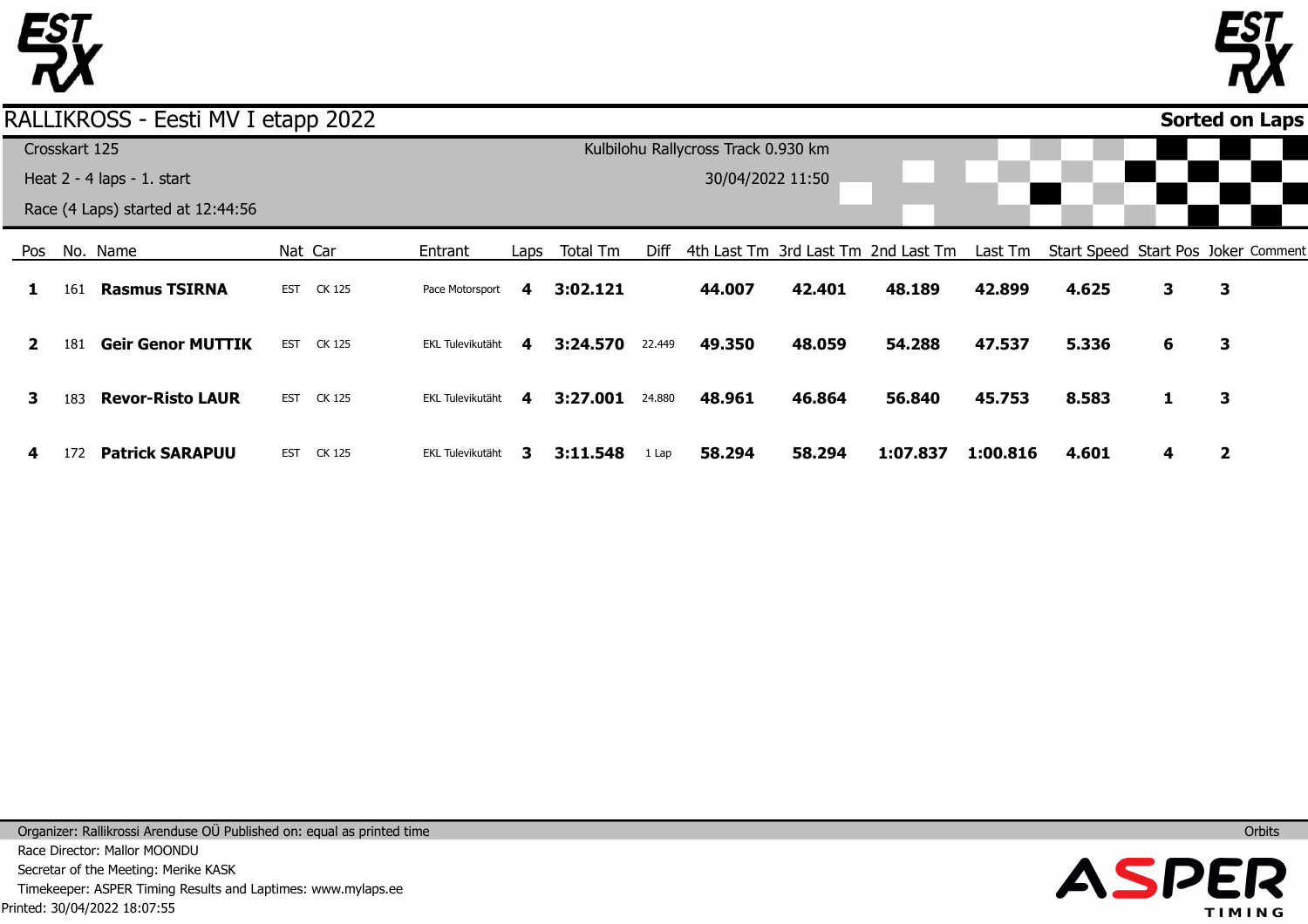



**Sorted on Laps**

### RALLIKROSS - Eesti MV I etapp 2022

|     |               |                                   | .          |         |                    |      |          |            |                                     |        |                                     |                |       |              |                                     |  |
|-----|---------------|-----------------------------------|------------|---------|--------------------|------|----------|------------|-------------------------------------|--------|-------------------------------------|----------------|-------|--------------|-------------------------------------|--|
|     | Crosskart 125 |                                   |            |         |                    |      |          |            | Kulbilohu Rallycross Track 0.930 km |        |                                     |                |       |              |                                     |  |
|     |               | Heat 2 - 4 laps - 2. start        |            |         |                    |      |          |            | 30/04/2022 11:55                    |        |                                     |                |       |              |                                     |  |
|     |               | Race (4 Laps) started at 12:49:25 |            |         |                    |      |          |            |                                     |        |                                     |                |       |              |                                     |  |
| Pos |               | No. Name                          |            | Nat Car | Entrant            | Laps | Total Tm | Diff       |                                     |        | 4th Last Tm 3rd Last Tm 2nd Last Tm | Last Tm        |       |              | Start Speed Start Pos Joker Comment |  |
|     | 184           | <b>Johannes KASEMAA</b>           | <b>EST</b> | CK 125  | EKL Tulevikutäht   | 4    | 2:59.293 |            | 49.047                              | 41.367 | 41.416                              | 42.672         | 4.791 | $\mathbf{2}$ | 1                                   |  |
|     | 108           | <b>Armin RAAG</b>                 | <b>EST</b> | CK 125  | <b>CKR Estonia</b> | 4    | 2:59.721 | 0.428      | 51.173                              | 42.222 | 40.519                              | 40.806         | 5.001 | 1            | 1                                   |  |
|     | 165           | <b>Jonathan LEE MÄE</b>           | <b>EST</b> | CK 125  | VilSport Klubi     | 4    | 3:05.188 | 5.895      | 43.869                              | 43.542 | 43.418                              | 49.548         | 4.811 | 6            | 4                                   |  |
| DNF | 142           | <b>Georg Steve SUPPER</b>         | <b>EST</b> | CK 125  | Aluvere Ring       | 3.   | 2:21.360 | <b>DNF</b> | 51.309                              | 51.309 | 43.528                              | <b>RETIRED</b> | 4.248 | 3            |                                     |  |

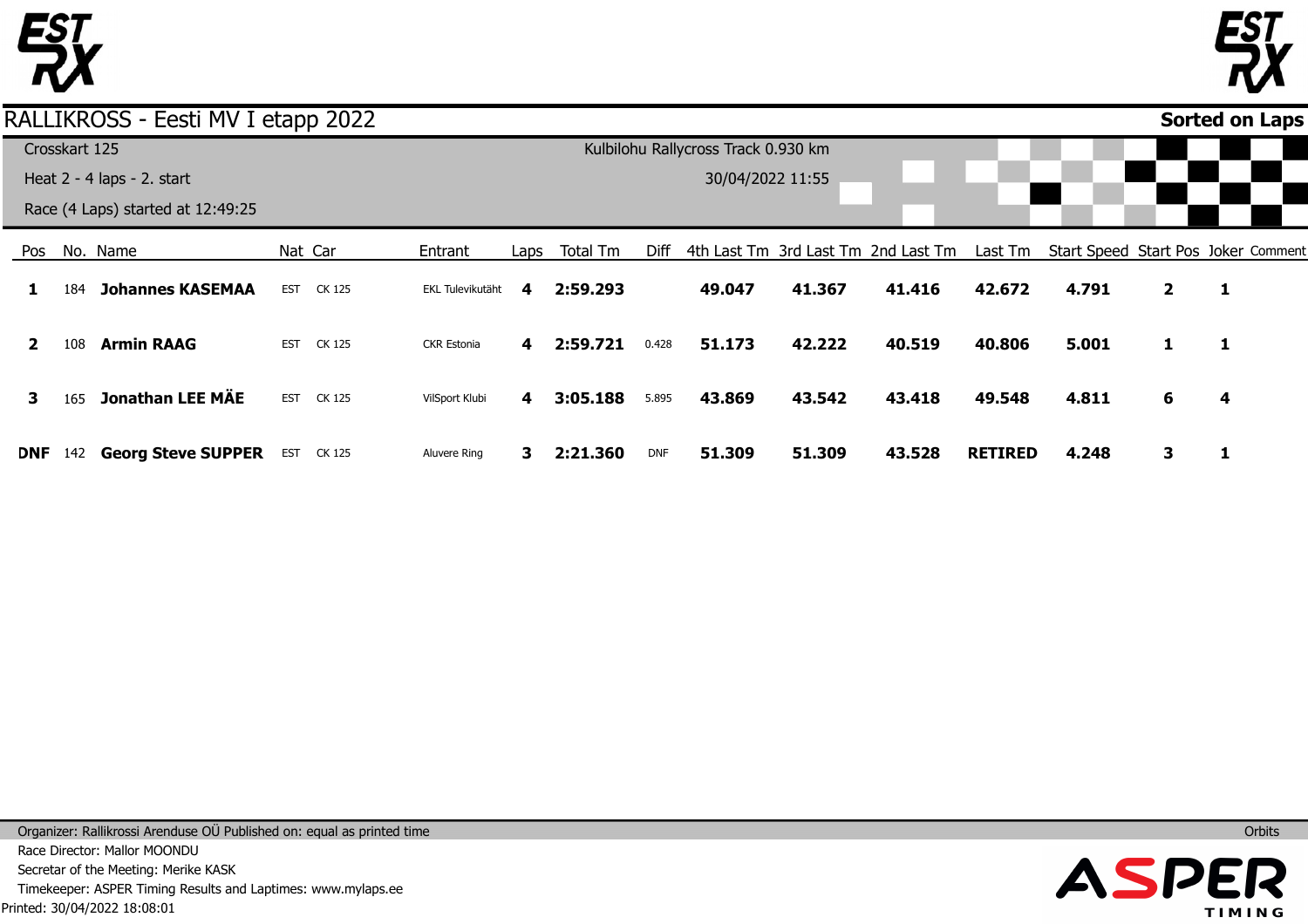



|              | Crosskart 125       |                           |                 |             |                | Kulbilohu Rallycross Track 0.930 km |  |  |  |
|--------------|---------------------|---------------------------|-----------------|-------------|----------------|-------------------------------------|--|--|--|
|              | 2nd Qualifying Heat |                           |                 |             |                |                                     |  |  |  |
|              |                     |                           |                 |             |                |                                     |  |  |  |
|              |                     |                           |                 |             |                |                                     |  |  |  |
| Pos          | No.                 | <b>Name</b>               | <b>Total Tm</b> | <b>Diff</b> | <b>R1.</b>     | <b>R2.</b>                          |  |  |  |
|              | 184                 | <b>Johannes KASEMAA</b>   | 2:59.293        |             | $\blacksquare$ | 4 [2:59.293]                        |  |  |  |
| $\mathbf{z}$ | 108                 | <b>Armin RAAG</b>         | 2:59.721        | 0.428       | $\blacksquare$ | 4 [2:59.721]                        |  |  |  |
| 3            | 161                 | <b>Rasmus TSIRNA</b>      | 3:02.121        | 2.828       | 4 [3:02.121]   |                                     |  |  |  |
| 4            | 165                 | Jonathan LEE MAE          | 3:05.188        | 5.895       | $\blacksquare$ | 4 [3:05.188]                        |  |  |  |
| 5.           | 181                 | <b>Geir Genor MUTTIK</b>  | 3:24.570        | 25.277      | 4 [3:24.570]   |                                     |  |  |  |
| 6            | 183                 | <b>Revor-Risto LAUR</b>   | 3:27.001        | 27.708      | 4 [3:27.001]   | $\blacksquare$                      |  |  |  |
| <b>DNF</b>   | 142                 | <b>Georg Steve SUPPER</b> | 2:21.360        | 1 Lap       | $\blacksquare$ | 3 [2:21.360]                        |  |  |  |
| 8            | 172                 | <b>Patrick SARAPUU</b>    | 3:11.548        | 1 Lap       | 3 [3:11.548]   |                                     |  |  |  |

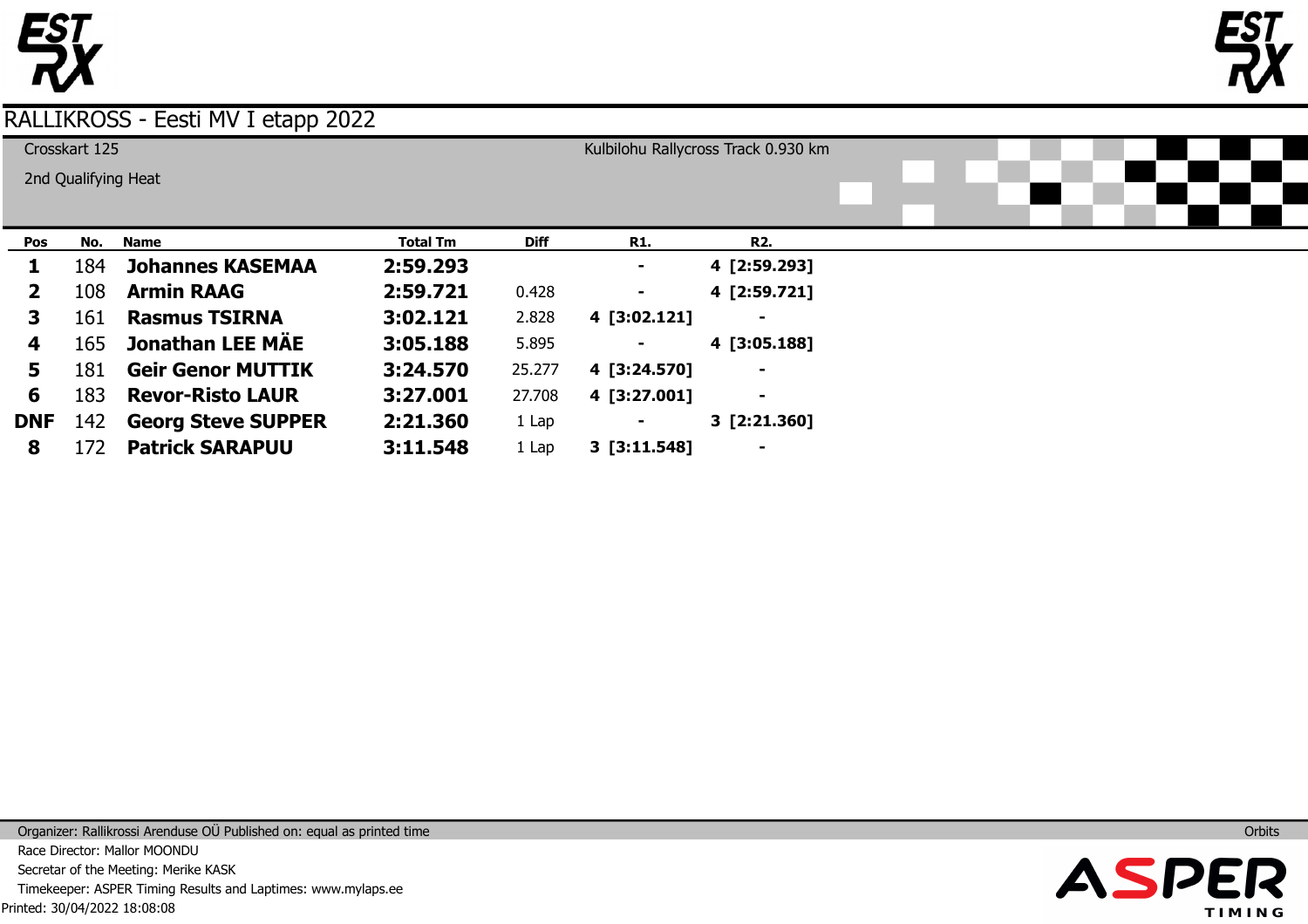



|              | Crosskart 125 |                                |                    |        | Kulbilohu Rallycross Track 0.930 km |                         |              |                |              |                     |
|--------------|---------------|--------------------------------|--------------------|--------|-------------------------------------|-------------------------|--------------|----------------|--------------|---------------------|
|              |               | Qualifying Heat $1 + 2$ Points |                    |        |                                     |                         |              |                |              |                     |
|              |               |                                |                    |        |                                     |                         |              |                |              |                     |
| Pos          | No.           | <b>Name</b>                    | Entrant            | Car    | M1. Total Tm                        | M1.                     | M2. Total Tm | M2.            | R3. Total Tm | <b>Total points</b> |
| 1            | 184           | <b>Johannes KASEMAA</b>        | EKL Tulevikutäht   | CK 125 | 2:59.436                            | 1                       | 2:59.293     | 1              |              | 2                   |
| $\mathbf{2}$ | 108           | <b>Armin RAAG</b>              | <b>CKR Estonia</b> | CK 125 | 3:00.526                            | $\overline{2}$          | 2:59.721     | $\overline{2}$ |              | 4                   |
| 3            | 165           | <b>Jonathan LEE MÄE</b>        | VilSport Klubi     | CK 125 | 3:06.249                            | 3                       | 3:05.188     | 4              |              | 7                   |
| 4            | 161           | <b>Rasmus TSIRNA</b>           | Pace Motorsport    | CK 125 | 4.868                               | 8                       | 3:02.121     | 3              |              | 11                  |
| 5.           | 181           | <b>Geir Genor MUTTIK</b>       | EKL Tulevikutäht   | CK 125 | 3:27.902                            | 6                       | 3:24.570     | 5              |              | 11                  |
| 6            | 183           | <b>Revor-Risto LAUR</b>        | EKL Tulevikutäht   | CK 125 | 3:28.654                            | $\overline{\mathbf{z}}$ | 3:27.001     | 6              |              | 13                  |
| 7            | 172           | <b>Patrick SARAPUU</b>         | EKL Tulevikutäht   | CK 125 | 3:07.231                            | 5                       | 3:11.548     | 8              |              | 13                  |
| 8            | 142           | <b>Georg Steve SUPPER</b>      | Aluvere Ring       | CK 125 | 3:07.062                            | 4                       | 2:21.360     | 9              |              | 13                  |

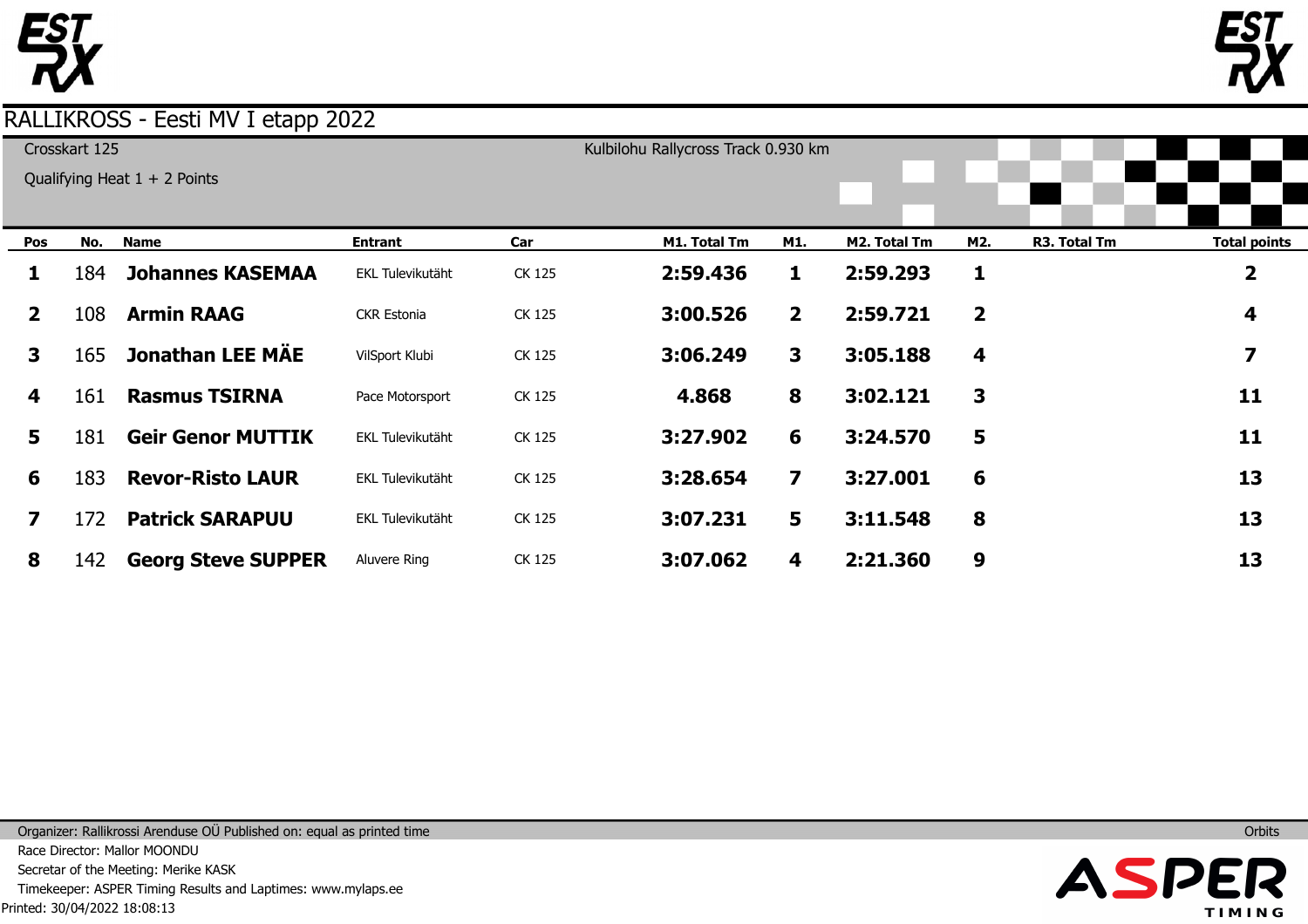

Pos

**1** 

**2** 

**3** 

**4** 

165

**Jonathan LEE MÄE** 

EST CK 125

VilSport Klubi

**4** 

**3:06.865** 

9.947

**51.474** 

**44.244** 

**43.418** 

**43.357** 

**4.372** 

**3** 



**1** 

**4** 

**2** 

**1** 

#### No. Name 184 161 **Rasmus TSIRNA** 142 **Georg Steve SUPPER Johannes KASEMAA** Nat Car EST CK 125 EST CK 125 EST CK 125 Entrant EKL Tulevikutäht Pace Motorsport Aluvere Ring Laps **4 4 4** Total Tm **2:56.918 3:01.267 3:03.965** Diff 4th Last Tm 3rd Last Tm 2nd Last Tm 4.349 7.047 **47.916 44.513 43.377 41.422 42.773 49.442 41.478 42.335 43.589** Last Tm Start Speed Start Pos Joker Comment **41.851 47.021 43.386 4.251 4.625 4.171 4 1 2 Sorted on Laps**RALLIKROSS - Eesti MV I etapp 2022 Crosskart 125 Heat 3 - 4 laps - 1. start Race (4 Laps) started at 14:15:18 Kulbilohu Rallycross Track 0.930 km 30/04/2022 13:15

Printed: 30/04/2022 18:08:24 Organizer: Rallikrossi Arenduse OÜ Published on: equal as printed time Race Director: Mallor MOONDU Secretar of the Meeting: Merike KASK Timekeeper: ASPER Timing Results and Laptimes: www.mylaps.ee

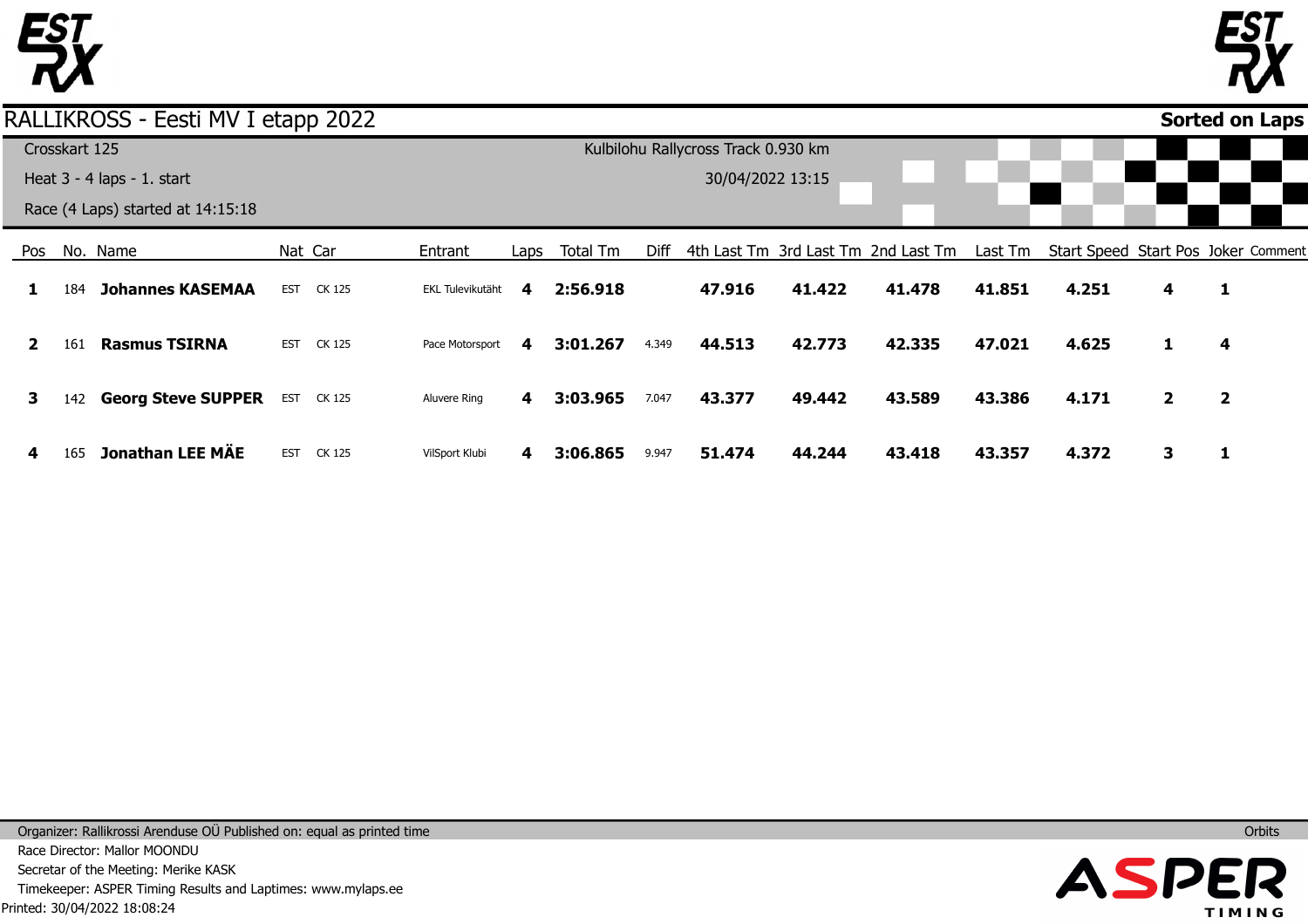



**Sorted on Laps**

### RALLIKROSS - Eesti MV I etapp 2022

|              |               |                                   | . .        |         |                         |                         |          |        |                                     |        |                                     |         |       |              |                                     |
|--------------|---------------|-----------------------------------|------------|---------|-------------------------|-------------------------|----------|--------|-------------------------------------|--------|-------------------------------------|---------|-------|--------------|-------------------------------------|
|              | Crosskart 125 |                                   |            |         |                         |                         |          |        | Kulbilohu Rallycross Track 0.930 km |        |                                     |         |       |              |                                     |
|              |               | Heat $3 - 4$ laps $- 2$ . start   |            |         |                         |                         |          |        | 30/04/2022 13:20                    |        |                                     |         |       |              |                                     |
|              |               | Race (4 Laps) started at 14:19:06 |            |         |                         |                         |          |        |                                     |        |                                     |         |       |              |                                     |
| Pos          |               | No. Name                          |            | Nat Car | Entrant                 | Laps                    | Total Tm | Diff   |                                     |        | 4th Last Tm 3rd Last Tm 2nd Last Tm | Last Tm |       |              | Start Speed Start Pos Joker Comment |
|              | 108           | <b>Armin RAAG</b>                 | <b>EST</b> | CK 125  | <b>CKR Estonia</b>      | $\overline{\mathbf{4}}$ | 2:54.431 |        | 41.282                              | 40.621 | 47.071                              | 40.651  | 4.806 | 6            | 3                                   |
| $\mathbf{2}$ | 183           | <b>Revor-Risto LAUR</b>           | <b>EST</b> | CK 125  | <b>EKL Tulevikutäht</b> | 4                       | 3:24.357 | 29.926 | 51.651                              | 48.338 | 44.953                              | 52.789  | 6.626 | 4            | 4                                   |
| 3            | 181           | <b>Geir Genor MUTTIK</b>          | <b>EST</b> | CK 125  | EKL Tulevikutäht        | 4                       | 3:29.738 | 35.307 | 51.422                              | 50.101 | 55.081                              | 47.512  | 5.622 | 3            | 3                                   |
| 4            | 172           | <b>Patrick SARAPUU</b>            | <b>EST</b> | CK 125  | EKL Tulevikutäht        | 4                       | 3:46.932 | 52.501 | 53.068                              | 59.354 | 53.424                              | 56.201  | 4.885 | $\mathbf{2}$ | 2                                   |

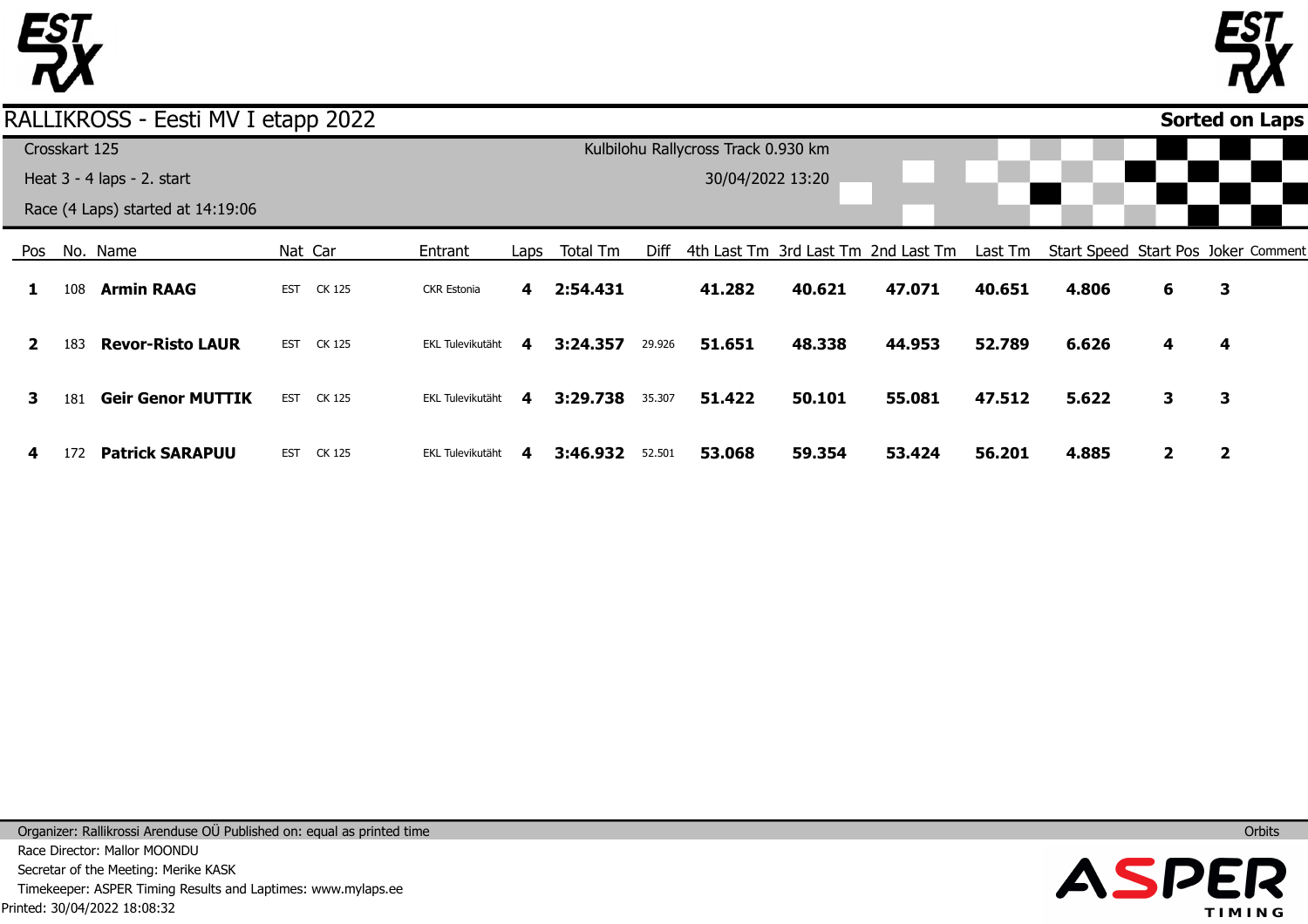



|              | Crosskart 125<br>3rd Qualifying Heat |                           |                 |             |                | Kulbilohu Rallycross Track 0.930 km |  |  |  |
|--------------|--------------------------------------|---------------------------|-----------------|-------------|----------------|-------------------------------------|--|--|--|
| Pos          | No.                                  | <b>Name</b>               | <b>Total Tm</b> | <b>Diff</b> | <b>R1.</b>     | <b>R2.</b>                          |  |  |  |
|              | 108                                  | <b>Armin RAAG</b>         | 2:54.431        |             | ۰              | 4 [2:54.431]                        |  |  |  |
| $\mathbf{2}$ | 184                                  | <b>Johannes KASEMAA</b>   | 2:56.918        | 2.487       | 4 [2:56.918]   |                                     |  |  |  |
| 3            | 161                                  | <b>Rasmus TSIRNA</b>      | 3:01.267        | 6.836       | 4 [3:01.267]   | $\blacksquare$                      |  |  |  |
| 4            | 142                                  | <b>Georg Steve SUPPER</b> | 3:03.965        | 9.534       | 4 [3:03.965]   | $\blacksquare$                      |  |  |  |
| 5            | 165                                  | <b>Jonathan LEE MÄE</b>   | 3:06.865        | 12.434      | 4 [3:06.865]   | $\blacksquare$                      |  |  |  |
| 6            | 183                                  | <b>Revor-Risto LAUR</b>   | 3:24.357        | 29.926      | ٠              | 4 [3:24.357]                        |  |  |  |
|              | 181                                  | <b>Geir Genor MUTTIK</b>  | 3:29.738        | 35.307      | ٠              | 4 [3:29.738]                        |  |  |  |
| 8            | 172                                  | <b>Patrick SARAPUU</b>    | 3:46.932        | 52.501      | $\blacksquare$ | 4 [3:46.932]                        |  |  |  |

Printed: 30/04/2022 18:08:39 Organizer: Rallikrossi Arenduse OÜ Published on: equal as printed time Race Director: Mallor MOONDU Secretar of the Meeting: Merike KASK Timekeeper: ASPER Timing Results and Laptimes: www.mylaps.ee

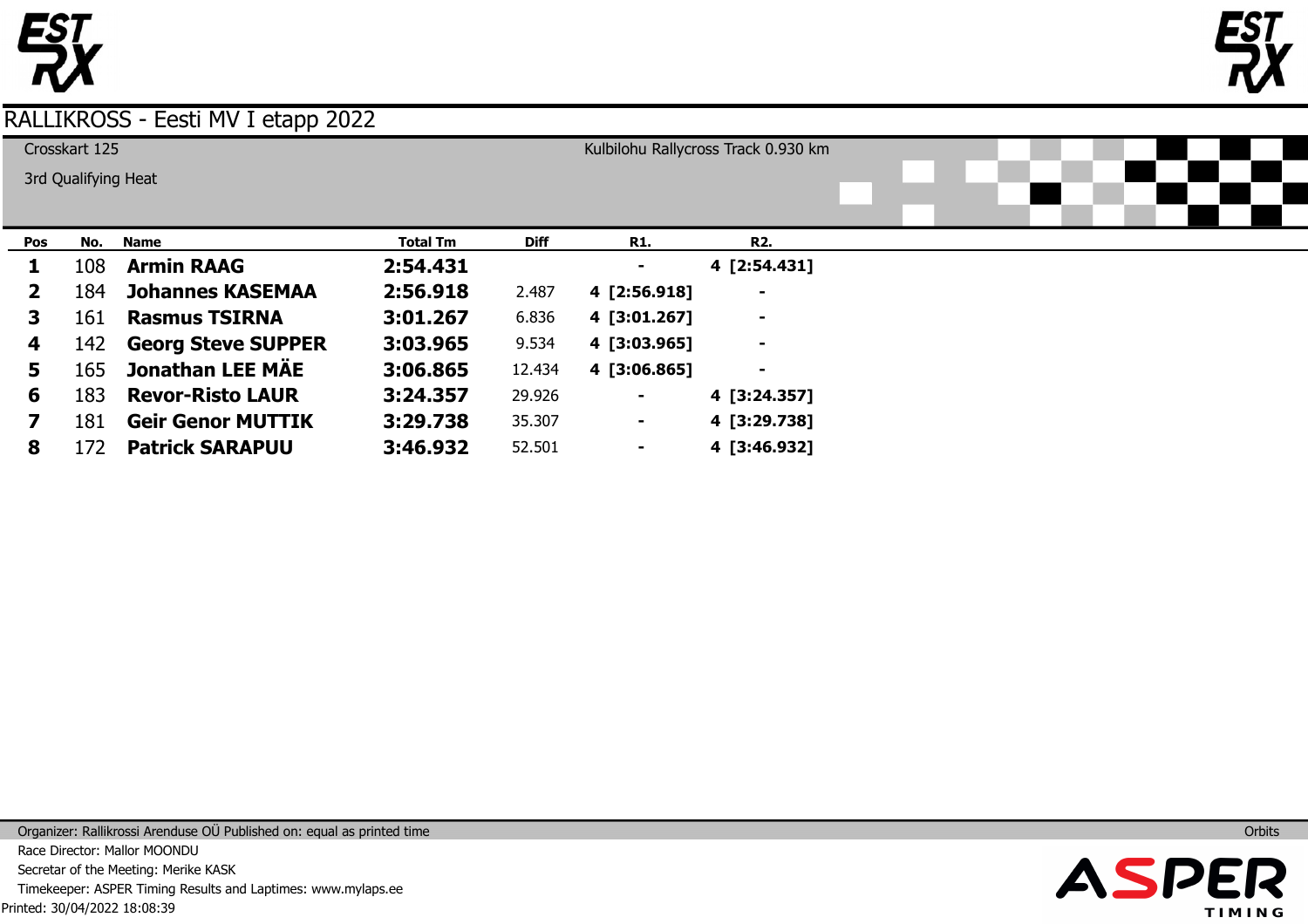



| Crosskart 125  |     |                                    |                         |        | Kulbilohu Rallycross Track 0.930 km |                         |              |                |              |              |                     |
|----------------|-----|------------------------------------|-------------------------|--------|-------------------------------------|-------------------------|--------------|----------------|--------------|--------------|---------------------|
|                |     | Qualifying Heat $1 + 2 + 3$ Points |                         |        |                                     |                         |              |                |              |              |                     |
|                |     |                                    |                         |        |                                     |                         |              |                |              |              |                     |
| Pos            | No. | <b>Name</b>                        | <b>Entrant</b>          | Car    | M1. Total Tm                        | M1.                     | M2. Total Tm | M2.            | M3. Total Tm | M3.          | <b>Total points</b> |
| 1              | 184 | <b>Johannes KASEMAA</b>            | EKL Tulevikutäht        | CK 125 | 2:59.436                            | 1                       | 2:59.293     | $\mathbf{1}$   | 2:56.918     | $\mathbf{2}$ | 4                   |
| $\overline{2}$ | 108 | <b>Armin RAAG</b>                  | <b>CKR Estonia</b>      | CK 125 | 3:00.526                            | $\overline{2}$          | 2:59.721     | $\overline{2}$ | 2:54.431     | 1            | 5                   |
| $\mathbf{3}$   | 165 | <b>Jonathan LEE MÄE</b>            | VilSport Klubi          | CK 125 | 3:06.249                            | 3                       | 3:05.188     | 4              | 3:06.865     | 5            | 12                  |
| 4              | 161 | <b>Rasmus TSIRNA</b>               | Pace Motorsport         | CK 125 | 4.868                               | 8                       | 3:02.121     | $\mathbf{3}$   | 3:01.267     | 3            | 14                  |
| 5              | 142 | <b>Georg Steve SUPPER</b>          | Aluvere Ring            | CK 125 | 3:07.062                            | 4                       | 2:21.360     | 9              | 3:03.965     | 4            | 17                  |
| 6              | 181 | <b>Geir Genor MUTTIK</b>           | <b>EKL Tulevikutäht</b> | CK 125 | 3:27.902                            | 6                       | 3:24.570     | 5              | 3:29.738     | 7            | 18                  |
| 7              | 183 | <b>Revor-Risto LAUR</b>            | EKL Tulevikutäht        | CK 125 | 3:28.654                            | $\overline{\mathbf{z}}$ | 3:27.001     | 6              | 3:24.357     | 6            | 19                  |
| 8              | 172 | <b>Patrick SARAPUU</b>             | EKL Tulevikutäht        | CK 125 | 3:07.231                            | 5                       | 3:11.548     | 8              | 3:46.932     | 8            | 21                  |